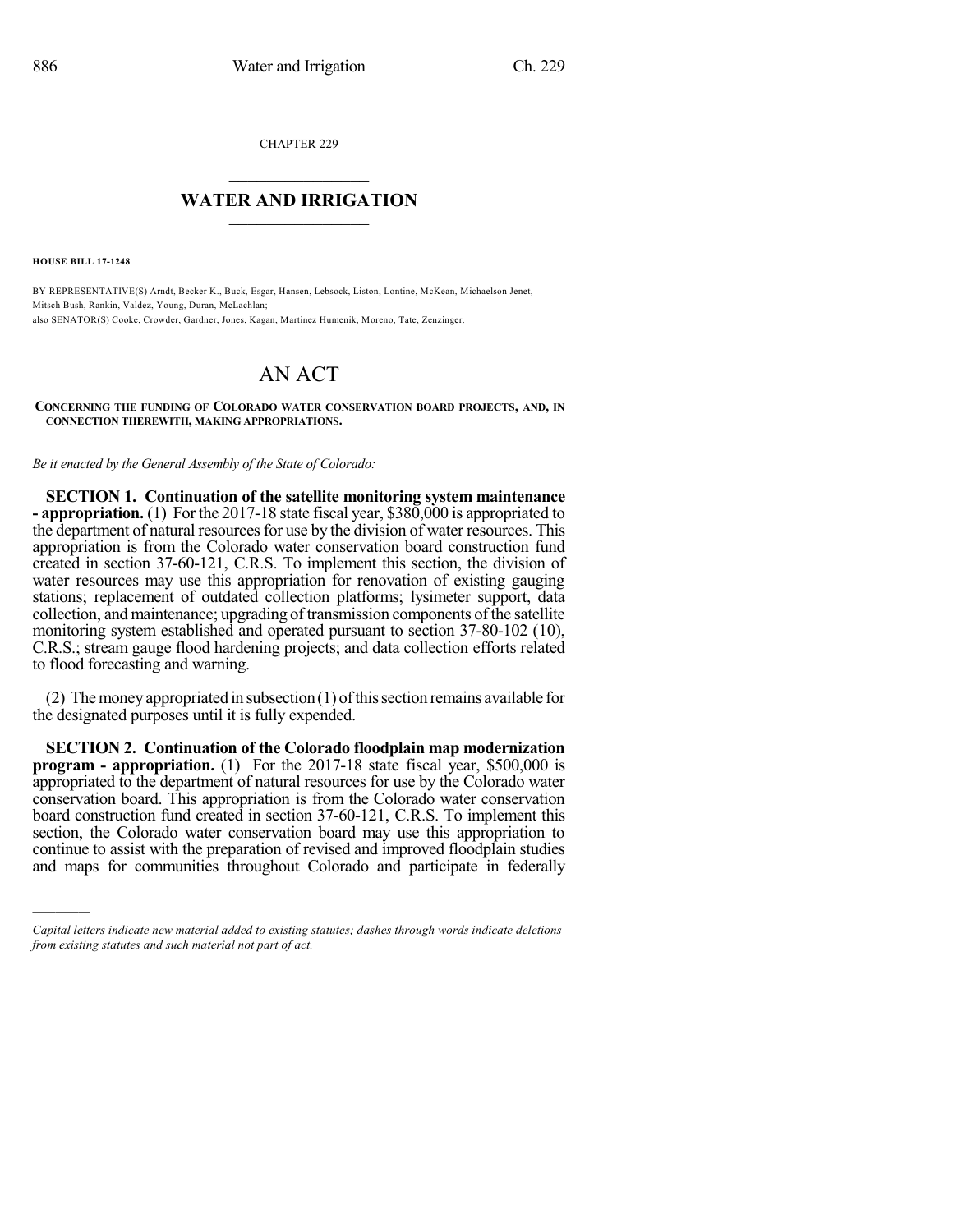sponsored floodplain map modernization activities.

(2) The money appropriated in subsection (1) of this section remains available for the designated purposes until it is fully expended.

**SECTION 3. Continuation of the decision support system operation and maintenance - appropriation.** (1) For the 2017-18 state fiscal year, \$200,000 is appropriated to the department of natural resources for use by the Colorado water conservation board. This appropriation is from the Colorado water conservation board construction fund created in section 37-60-121, C.R.S. To implement this section, the Colorado water conservation board may use this appropriation to continue to operate and maintain the Colorado decision support system, which provides data and analytical tools to assist water resources planning and management projects throughout the state.

(2) The money appropriated in subsection  $(1)$  of this section remains available for the designated purposes until it is fully expended.

**SECTION 4. Continuation of the weather modification program appropriation.** (1) For the 2017-18 state fiscal year, \$175,000 is appropriated to the department of natural resources for use by the Colorado water conservation board. This appropriation is from the Colorado water conservation board construction fund created in section 37-60-121, C.R.S. To implement this section, the Colorado water conservation board may use this appropriation to continue to assist water conservation districts, water conservancy districts, and other water providers and their fiscal agents with the development of cloud seeding programs that provide benefits to recreation, streams, and reservoirs through snowpack enhancement.

(2) The money appropriated in subsection  $(1)$  of this section remains available for the designated purposes until it is fully expended.

**SECTION 5. Colorado Mesonet - appropriation.** (1) For the 2017-18 state fiscal year, \$154,000 is appropriated to the department of natural resourcesfor use by theColorado water conservation board. This appropriation isfromtheColorado water conservation board construction fund createdinsection37-60-121,C.R.S.To implement this section, the Colorado water conservation board may use this appropriation to support the Colorado Mesonet, including for the following activities: Operation and maintenance, travel, communications, database and website management, and hazardous waste disposal.

(2) The money appropriated in subsection  $(1)$  of this section remains available for the designated purposes until it is fully expended.

**SECTION6. Water forecastingpartnershipproject- appropriation.**(1) For the 2017-18 state fiscal year, \$800,000 is appropriated to the department of natural resources for use by the Colorado water conservation board. This appropriation is from the Colorado water conservation board construction fund created in section 37-60-121, C.R.S. To implement this section, the Colorado water conservation board may use this appropriation to support the development of new ground and aerial remote sensing data and equipment and hydrologic modeling, to provide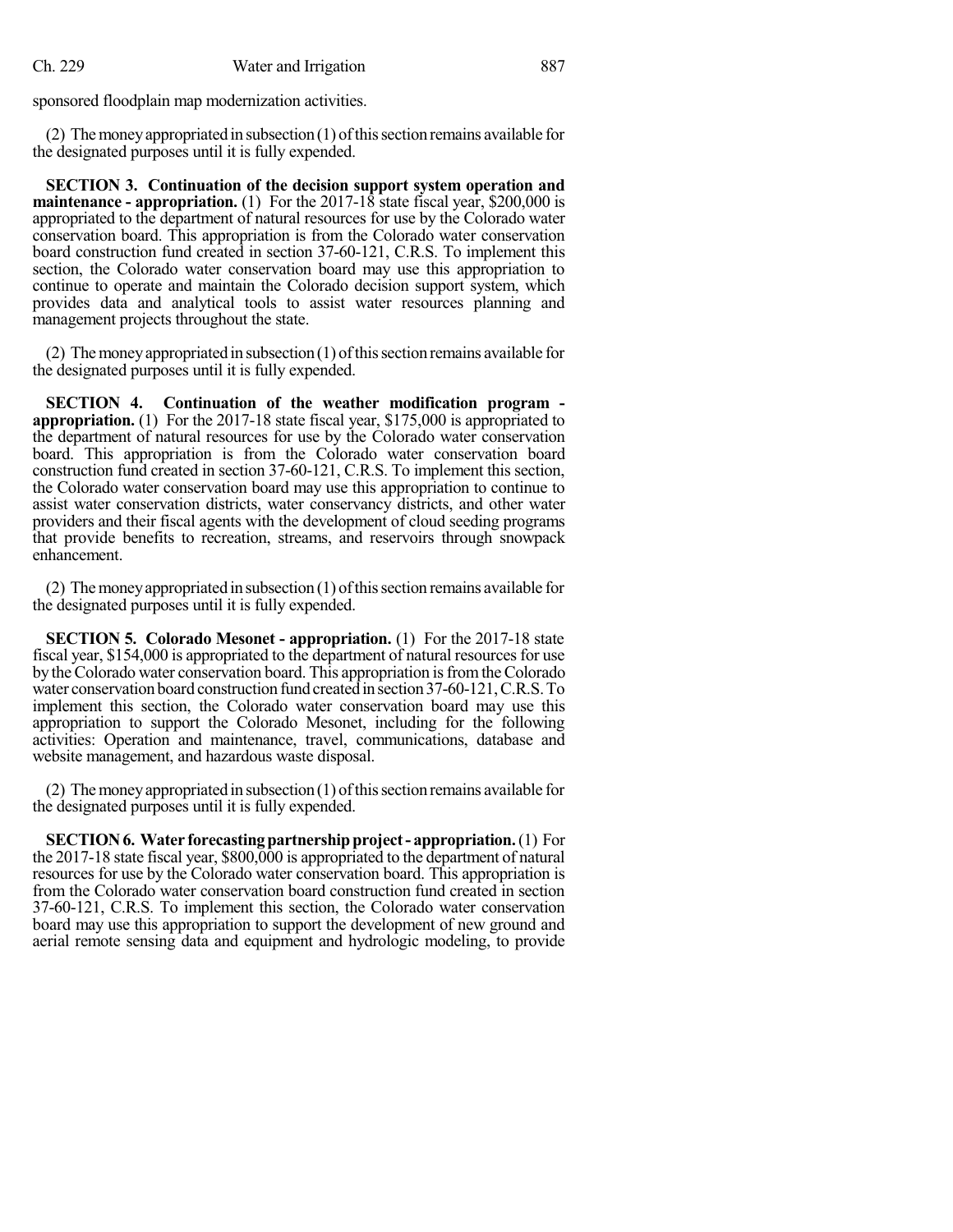reliable volumetric water supply forecasting.

(2) The money appropriated in subsection (1) of this section remains available for the designated purposes until it is fully expended.

**SECTION 7. Alternative agricultural transfer methods grant program appropriation.** (1) Forthe 2017-18 state fiscal year, \$1,000,000 is appropriated to the department of natural resources for use by the Colorado water conservation board. This appropriation is from the Colorado water conservation board construction fund created in section 37-60-121, C.R.S. To implement this section, theColorado water conservation boardmayuse this appropriation for grant-making for projects that advance various agricultural transfer methods as alternatives to permanent dry-up of agricultural lands.

(2) The money appropriated in subsection  $(1)$  of this section remains available for the designated purposes until it is fully expended.

**SECTION 8. Technical assistance for federal irrigation improvement cost-sharing program - appropriation.** (1) For the 2017-18 state fiscal year, \$500,000 is appropriated to the department of natural resources for use by the Colorado water conservation board. This appropriation is from the Colorado water conservation board construction fund created in section 37-60-121, C.R.S. To implement this section, the Colorado water conservation board may use this appropriation to provide technical assistance for applicants seeking competitive federal grant funds.

(2) The money appropriated in subsection  $(1)$  of this section remains available for the designated purposes until it is fully expended.

**SECTION 9. Colorado water loss control initiative - appropriation.** (1) For the 2017-18 state fiscal year, \$1,100,000 is appropriated to the department of natural resources for use by the Colorado water conservation board. This appropriation is from the Colorado water conservation board construction fund created in section 37-60-121, C.R.S. To implement this section, the Colorado water conservation board may use this appropriation to create and conduct statewide training workshops on a water loss control methodology and to provide technical assistance to interested water providers on water system management.

(2) The money appropriated in subsection  $(1)$  of this section remains available for the designated purposes until it is fully expended.

**SECTION 10. South Platte river basin groundwater level data collection, analysis, and remediation - appropriation.** (1) For the 2017-18 state fiscal year, \$325,000 is appropriated to the department of natural resources for use by the Colorado water conservation board. This appropriation isfromthe Colorado water conservation board construction fund created in section 37-60-121, C.R.S. To implement this section, the Colorado water conservation board may use this appropriation as follows: To award grants for projects in response to damaging high groundwater levels in areas of the South Platte river basin for the construction, maintenance, and monitoring of dewatering infrastructure; to cover dewatering well pumping costs; to continue the evaluation of both the cause of the high groundwater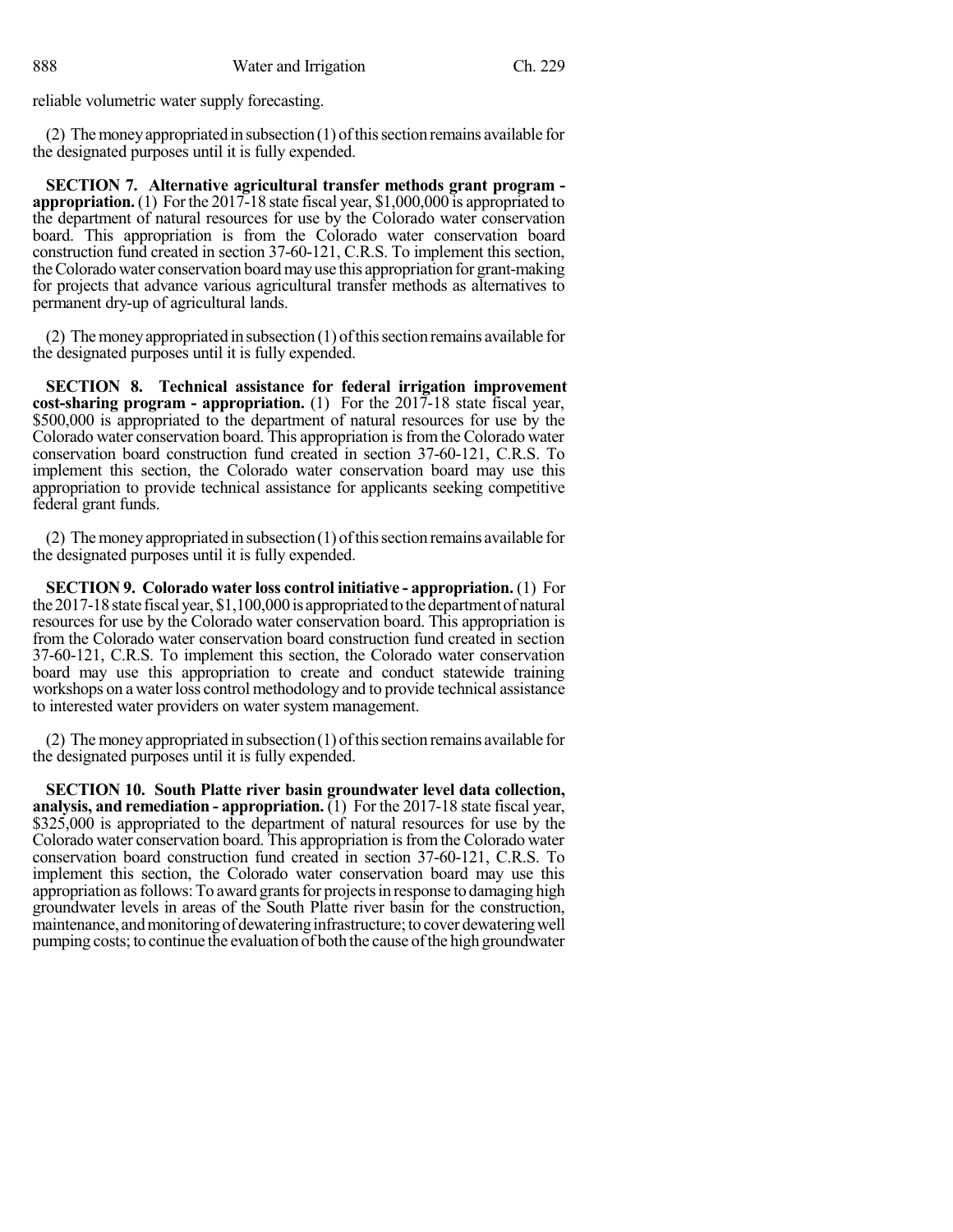levels and exigent remediation efforts implemented in response to the high groundwater levels; to collect and analyze groundwater data; to install instrumentation and monitoring devices; and to perform groundwater modeling.

(2) The money appropriated in subsection  $(1)$  of this section remains available for the designated purposes until it is fully expended.

**SECTION 11. Updating regulation related to nonpotable water reuse appropriation.** (1) For the 2017-18 state fiscal year, \$260,000 is appropriated to the department of public health and environment for use by the water quality control division. This appropriation is from the public and private utilities sector fund created in section  $25-8-502(1.5)(a)(V)$ , C.R.S. To implement this section, the water qualitycontrol divisionmayuse this appropriation to update regulations concerning nonpotable reuse of water and graywater usage.

(2) The money appropriated in subsection  $(1)$  of this section remains available for the designated purposes until it is fully expended.

**SECTION 12. Windy Gap firming project - authorization.** (1) Pursuant to section 37-60-122 (1)(b), C.R.S., the Colorado water conservation board is authorized to make loans in the amount of up to \$90,000,000 from the Colorado water conservation board construction fund for the Windy Gap firming project, a regional water supply project, for activities including the construction of a new reservoir.

(2) The money authorized in subsection (1) of this section remains available for the designated purposes until it is fully expended.

(3) The Colorado water conservation board may make loans for the project specified in subsection (1) of this section from money that is or may become available to the Colorado water conservation board construction fund. The total amount of the loans will be in the amount listed in subsection  $(1)$  of this section plus or minus the amount, if any, as may be justified by reason of ordinary fluctuations in construction costs as indicated by the engineering cost indices applicable to the types of construction required for the project or as may be justified by reason of changes in the plans for the project due to differing or unforeseen site conditions, errors or omissions in the plans and specifications, changes instituted by regulatory agencies, or changes in material quantities beyond contract limits.

**SECTION 13. Continuation of the Rio Grande cooperative project appropriation.** (1) For the 2017-18 state fiscal year, \$10,000,000 is appropriated to the department of natural resources for use by the Colorado water conservation board. This appropriation is from the Colorado water conservation board construction fund created in section 37-60-121, C.R.S. To implement this section, theColorado water conservation boardmayuse this appropriation forrehabilitation of the Rio Grande reservoir, owned and operated by the San Luis valley irrigation district.

(2) The money appropriated in subsection (1) of this section remains available for the designated purposes until it is fully expended.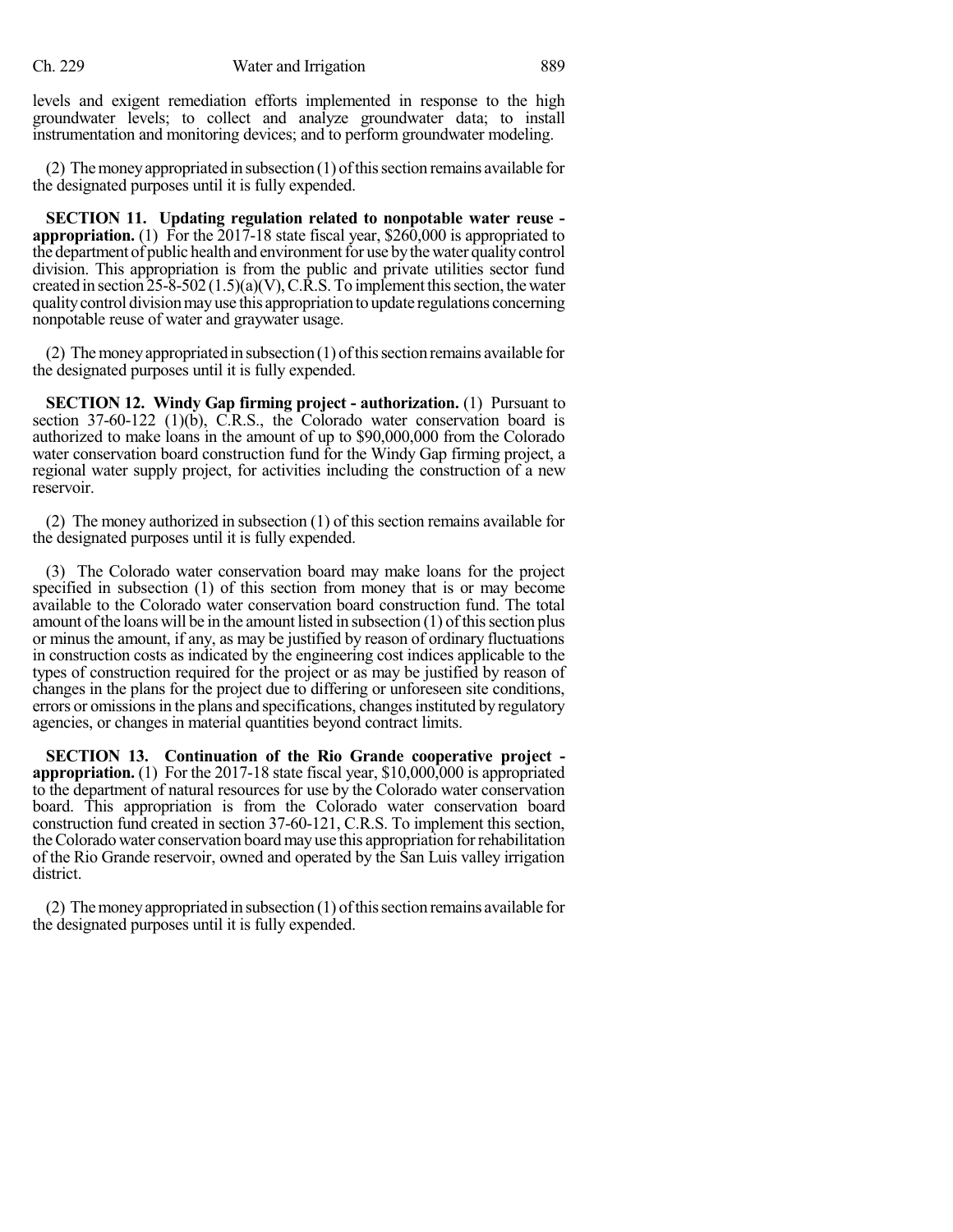**SECTION 14. Continuation of the watershed restoration program appropriation.** (1) Forthe 2017-18 state fiscal year, \$5,000,000 is appropriated to the department of natural resources for use by the Colorado water conservation board. This appropriation is from the Colorado water conservation board construction fund created in section 37-60-121, C.R.S. To implement this section, the Colorado water conservation board may use this appropriation to provide planning and engineering studies, including implementation measures, to address technical needs for watershed restoration and flood mitigation projects throughout the state; aquatic habitat protection; flexible operations for multiple uses; restoration work; quantification of environmental flow needs; and monitoring efforts to support watershed health goals outlined in the Colorado water plan.

(2) The money appropriated in subsection (1) of this section remains available for the designated purposes until it is fully expended.

**SECTION 15. Implementation of the Colorado water plan - appropriation.** (1) Forthe 2017-18 state fiscal year, \$10,000,000 is appropriated to the department of natural resources for use by the Colorado water conservation board. This appropriation is from the Colorado water conservation board construction fund created in section 37-60-121, C.R.S. To implement this section, the Colorado water conservation board may use this appropriation to fund grant-making, studies, programs, or projects that assist in implementing the state water plan adopted pursuant to section  $37-60-106$  (1)(u), C.R.S., including the following:

(a) Up to \$2,000,000 for multi-beneficial projects and those projects identified in basin implementation plans to address the water supply and demand gap;

(b) Up to \$1,000,000 to implement long-term strategies for conservation, land use, and drought planning;

 $(c)$  Up to \$3,000,000 to facilitate the development of additional storage, artificial recharge into aquifers, and dredging existing reservoirs to restore the reservoirs' full decreed storage capacity;

(d) Up to \$1,000,000 for water education, outreach, and innovation efforts;

(e) Up to \$1,000,000 to provide technical assistance for agricultural projects;

(f) Up to \$1,000,000 for watershed health, environment, and recreation; and

(g) Up to \$1,000,000 to complete an update to the statewide water supply initiative.

(2) The money appropriated in subsection  $(1)$  of this section remains available for the designated purposes until it is fully expended.

**SECTION 16. Restoration of the balance of the flood and drought response fund - transfer.** On July 1, 2017, the state treasurer shall transfer the sum of \$500,000, or so much thereof as may be necessary, from the unreserved cash in the Colorado water conservation board construction fund to the flood and drought response fund created in section 37-60-123.2, C.R.S., in order to restore the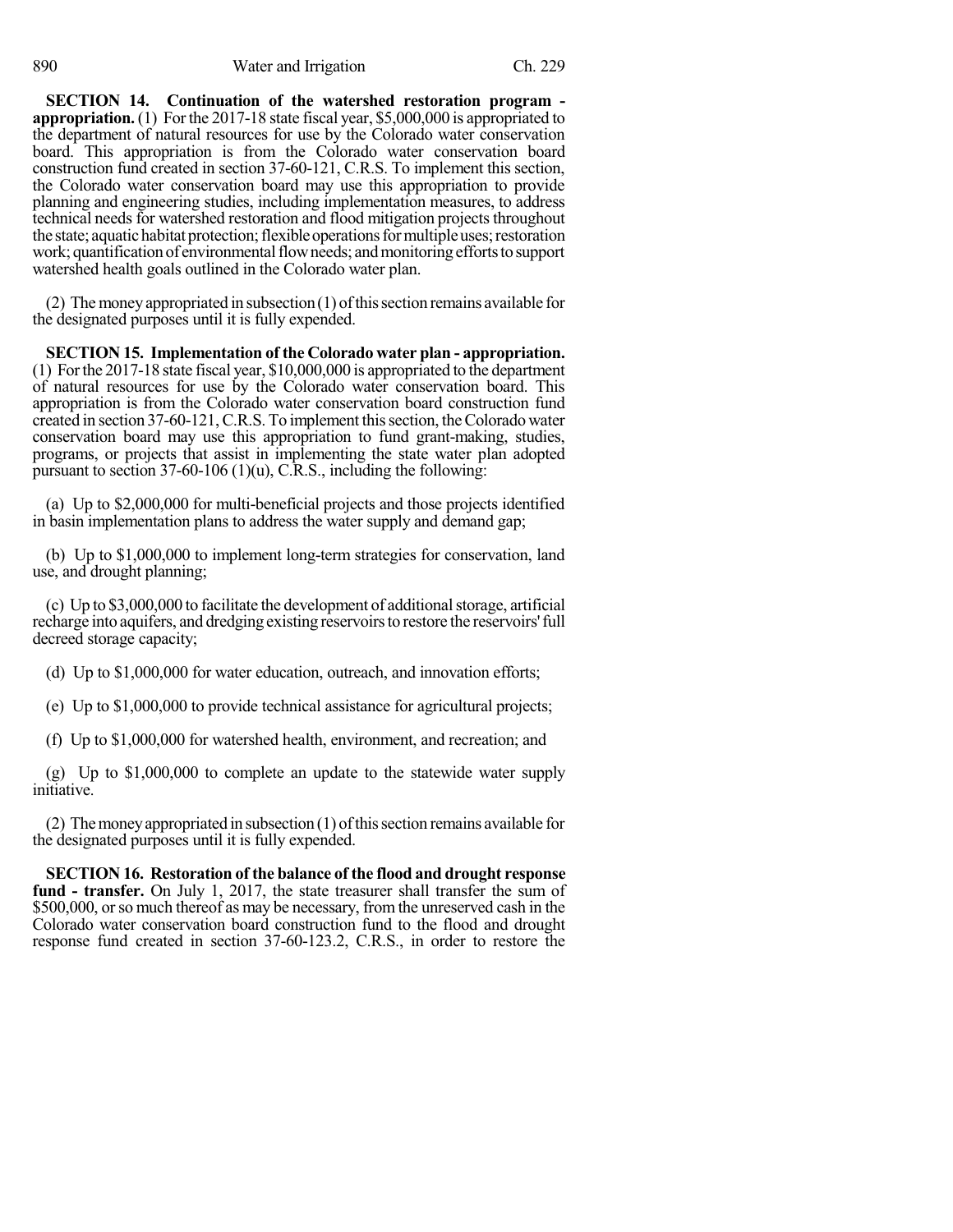unencumbered balance in the flood and drought response fund to \$500,000 for the board to provide documentation, forecasting, mapping, aerial photography, mitigation, and other efforts deemed necessary to quickly respond to flood and drought events.

**SECTION 17. Restoration of litigation fund cashbalance -transfer.** On July 1, 2017, the state treasurershall transferthe sumof \$1,300,000 fromthe unreserved cash in the Colorado water conservation board construction fund to the litigation fund created in section 37-60-121  $(2.5)$ , C.R.S., to continue litigation support for the board.

**SECTION 18. Restoration of feasibility study small grant fund balance transfer.** On July 1, 2017, the state treasurer shall transfer the sum of \$300,000 from the unreserved cash in the Colorado water conservation board construction fund to the feasibility study small grant fund created in section  $37-60-122.7$ , C.R.S., to continue grant-making to assist local water providers with the costs of preparing water project feasibility studies.

**SECTION 19. Restoration of fish and wildlife resources fund balance transfer.** On July 1, 2017, the state treasurer shall transfer the sum of \$1,500,000 from the unreserved cash in the Colorado water conservation board construction fund to the fish and wildlife resources fund created in section 37-60-121, C.R.S., to continue grant-making to assist with the mitigation of fish and wildlife resources affected by the construction, operation, or maintenance of water diversion, delivery, or storage facilities.

**SECTION20. Nonpotablewater reuse regulation-transfer.**On July1, 2017, the state treasurer shall transfer the sum of \$260,000 from the unreserved cash in the Colorado water conservation board construction fund to the public and private utilities sector fund created in section 25-8-502  $(1.5)(a)(V)$ , C.R.S., to allow the water quality control commission to update regulations concerning nonpotable reuse of water and graywater usage.

**SECTION 21.** In Colorado Revised Statutes, **add** 37-60-121.5 as follows:

**37-60-121.5. Loan guarantee fund - creation.** THE LOAN GUARANTEE FUND IS HEREBY CREATED IN THE STATE TREASURY AND IS REFERRED TO IN THIS SECTION AS THE "FUND". THE FUND CONSISTS OF MONEY THAT THE GENERAL ASSEMBLY MAY APPROPRIATE OR TRANSFER TO THE FUND. ALL INTEREST AND INCOME DERIVED FROM THE DEPOSIT AND INVESTMENT OF MONEY IN THE FUND SHALL BE TRANSFERRED TO THE SEVERANCE TAX PERPETUAL BASE FUND CREATED IN SECTION 39-29-109 (2)(a). MONEY IN THE FUND IS CONTINUOUSLY APPROPRIATED TO THE BOARD FOR THE PURPOSE OF GUARANTEEING THE REPAYMENT OF LOANS MADE FOR WATER PROJECTS WITH MULTIPLE PARTICIPANTS.

**SECTION 22.** In Colorado Revised Statutes,  $39-29-109$ , **amend**  $(2)(a)(X)(A)$ ,  $(2)(a)(X)(B)$ ,  $(2)(a)(X)(C)$ ,  $(2)(a)(XV)$ , and  $(2)(a)(XVI)$ ; and **add**  $(2)(a)(X)(E)$ ,  $(2)(a)(XIX)$ , and  $(2)(a)(XX)$  as follows:

**39-29-109. Severance tax trust fund - created - administration - distribution of money - repeal.** (2) State severance tax receipts shall be credited to the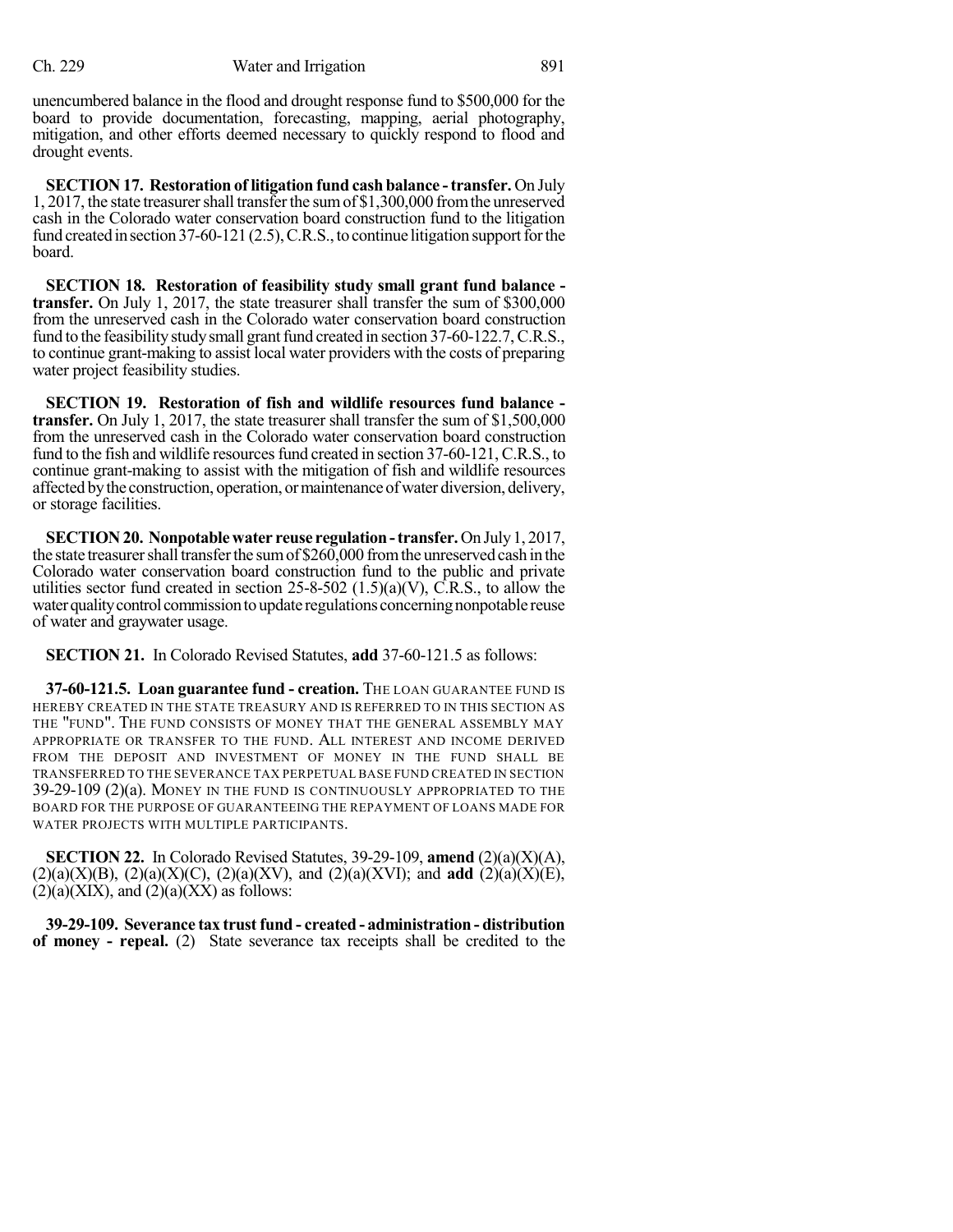severance tax trust fund as provided in section 39-29-108. Except as otherwise set forth in section 39-29-109.5, all income derived fromthe deposit and investment of the money in the fund shall be credited to the fund. At the end of any fiscal year, all unexpended and unencumberedmoneyin the fund remainsin the fund and shall not be credited or transferred to the general fund or any other fund. All money in the fund is subject to appropriation by the general assembly for the following purposes:

(a) **The severance tax perpetual base fund.** (X) (A) Notwithstanding any provision of this paragraph  $(a)$  SUBSECTION  $(2)(a)$  to the contrary, the state treasurer shall transfer to the Colorado water conservation board construction fund, for use by the Colorado water conservation board, also referred to in this subparagraph  $(X)$ SUBSECTION  $(2)(a)(X)$  as the "board", thirty million dollars for the planning, design, and construction of the Rio Grande cooperative project. Of this amount, the board shall allocate up to ten million dollars for improvements associated with the Beaver Park reservoir, owned and operated by the division of parks and wildlife, and up to twenty million dollars for improvements to the Rio Grande reservoir, owned and operated by the San Luis valley irrigation district. The state treasurer shall transfer the moneys MONEY in two consecutive annual installments of fifteen million dollars on July 1, 2012, and July 1, 2013. ON JULY 1, 2017, THE STATE TREASURER SHALL TRANSFER AN ADDITIONAL TEN MILLION DOLLARS FROM THE FUND TO THE COLORADO WATER CONSERVATION BOARD CONSTRUCTION FUND FOR USE BY THE BOARD FOR IMPROVEMENTS TO THE RIO GRANDE RESERVOIR, OWNED AND OPERATED BY THE SAN LUIS VALLEY IRRIGATION DISTRICT.

(B) Pursuant to section 37-60-122 (1)(b),  $C.R.S.,$  the board may loan moneys MONEY in an amount up to ten million dollars to the division of parks and wildlife and up to fifteen TWENTY-FIVE million dollars to the San Luis valley irrigation district.

(C) Pursuant to section 37-60-121  $(1)(b)(IV)$  C.R.S. AND FOR THE INSTALLMENTS AUTHORIZED FOR IMPROVEMENTS TO THE RIO GRANDE RESERVOIR PURSUANT TO SUBSECTION  $(2)(a)(X)(A)$  OF THIS SECTION, the board may determine the amount of loan, or loan-to-grant ratio, for the second fifteen-million-dollar installment as set forth in sub-subparagraph  $(A)$  of this subparagraph  $(X)$ , commencing on July 1, 2013, AND THE TEN-MILLION-DOLLAR INSTALLMENT COMMENCINGON JULY 1,2017.

(E) THIS SUBSECTION (2)(a)(X) IS REPEALED, EFFECTIVE SEPTEMBER 1, 2018.

 $(XV)(A)$  Notwithstanding any provision of this paragraph  $(a)$  SUBSECTION  $(2)(a)$ to the contrary, on July 1,  $2016$  2017, the state treasurer shall transfer five million dollars from the fund to the Colorado water conservation board construction fund, created in section 37-60-121 (1) (a),  $C.R.S.,$  for use by the Colorado water conservation board, created in section 37-60-102, C.R.S., in the amount of one million five hundred thousand dollars to continue the watershed restoration program. two million five hundred thousand dollars for the Bear Creek reservoir storage reallocation study, and one million dollars for the statewide water supply initiative update.

(B) THIS SUBSECTION  $(2)(a)(XV)$  is repealed, effective September 1, 2018.

(XVI) Notwithstanding any provision of this  $\frac{\partial^2 f}{\partial x^2}$  subsection (2)(a) to